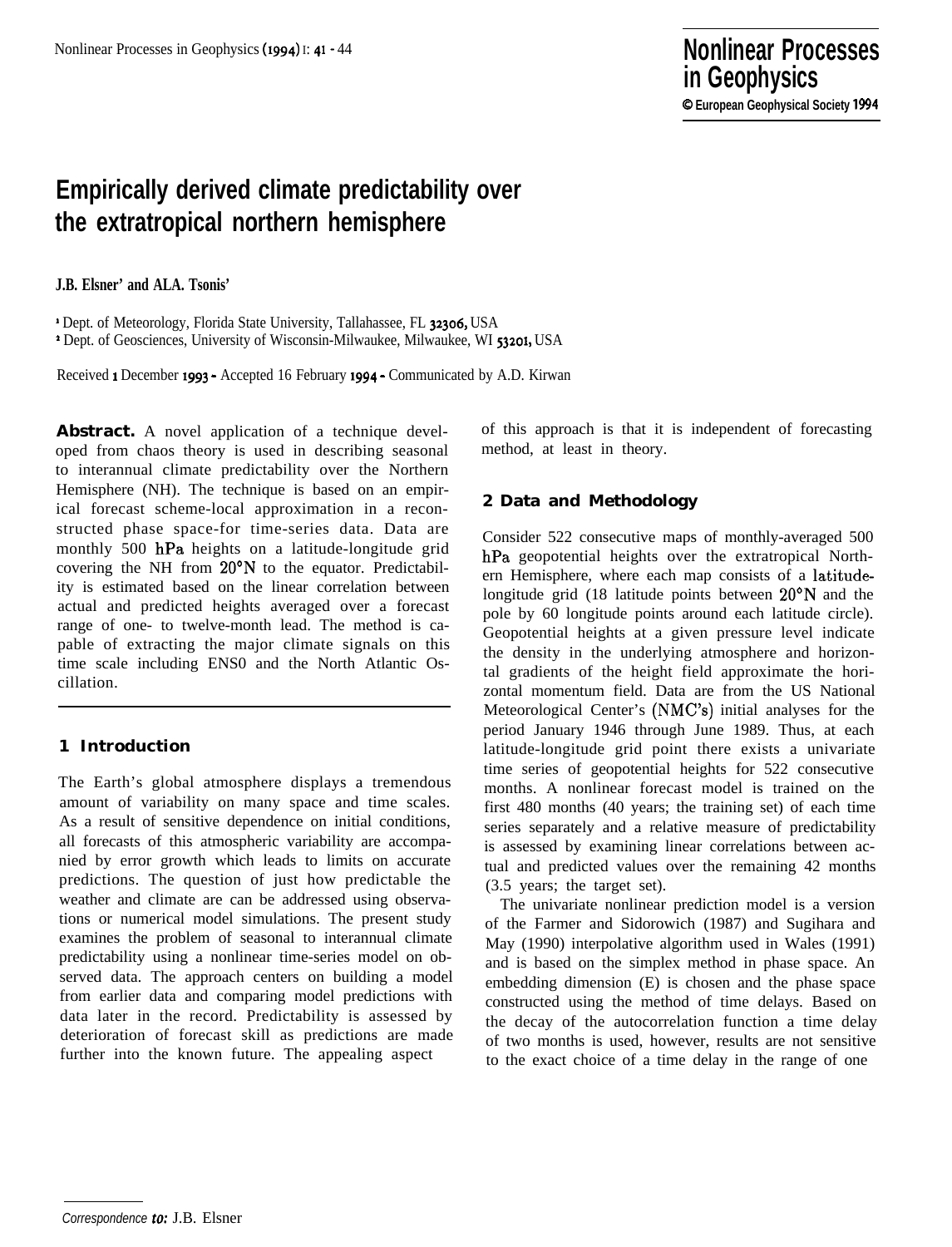1.0 0.9 Correlation Coefficient  $0.8$  $0.7$ 0.6 0.5 t  $0.4$ 5 10 15 20 0

Figure 1. Prediction error versus embedding dimension. The prediction model is a local-linear approximation method in phase space. Prediction error is estimated by the linear correlation between actual and predicted values for a one-month forecast of 500 hPa geopotential heights. Shown are prediction errors for three representive grid points over the Northern Hemisphere (grid point  $(1,18)$  with circles, grid point  $(45,1)$  with squares, and grid point  $(31,12)$  with diamonds).

to twelve months. For each point in phase space, nearby points are located and a minimal neighborhood is defined such that the sequence containing the target point is located within the simplex with a minimum diameter formed from the  $E+1$  closest neighbors. A one-month prediction is made by keeping track of where the points in the simplex end up after one month into the known future. The Pearson's product-moment linear correlation coefficient is computed over all target points to quantify predictability. The predictability field is then contoured on a map of the extratropical Northern Hemisphere.

The nonlinear prediction model requires the specification of an optimum embedding dimension. To do this Sugihara and May (1990) suggest plotting the one-step (one month) prediction error as a function of embedding dimension. The results of such a procedure for three representative grid points over the NH (the 1, 1 grid point is located at  $20^{\circ}$ N and  $0^{\circ}$ E with indices increasing to the north and east) is shown in Figure 1. For all grid points linear correlation between actual and predicted values increase from low embeddings and saturate above embedding dimension four. Therefore, an embedding dimension of five is used for all grid points.



Figure 2. Prediction error versus lead time for the same three grid points used in Figure 1. The prediction model is a local-linear approximation method in phase space with an embedding dimension of five months. Prediction error is estimated by the linear correlation between actual and predicted values for predictions made from one- to twelve-month lead.

Results are not sensitive to embedding dimensions in the range from two to eight.

Predictions over the target set are made at each grid point for lead times from one to twelve months. Examples of forecast skill over this period are shown in Figure 2 for the same points used in Figure 1. Note that a twomonth forecast is made by considering the one-month prediction value rather than the known value for that month; and the same procedure is followed for all forecasts out to twelve months. These twelve forecast errors (one error for each month) are averaged to obtain a single prediction error representing how well the time series at each point can be predicted on average over an entire year.

#### **3 Results and Discussion**

Linear correlations (X 100) between actual and predicted 500 hPa geopotential heights averaged over the 42-month (January 1986 - June 1989) target set and averaged over lead times of one through twelve months for each grid point are color contoured in Figure 3. Correlations range from 0.5 (violet) to 0.9 (red). Results have been smoothed using a nine-point uniform filter.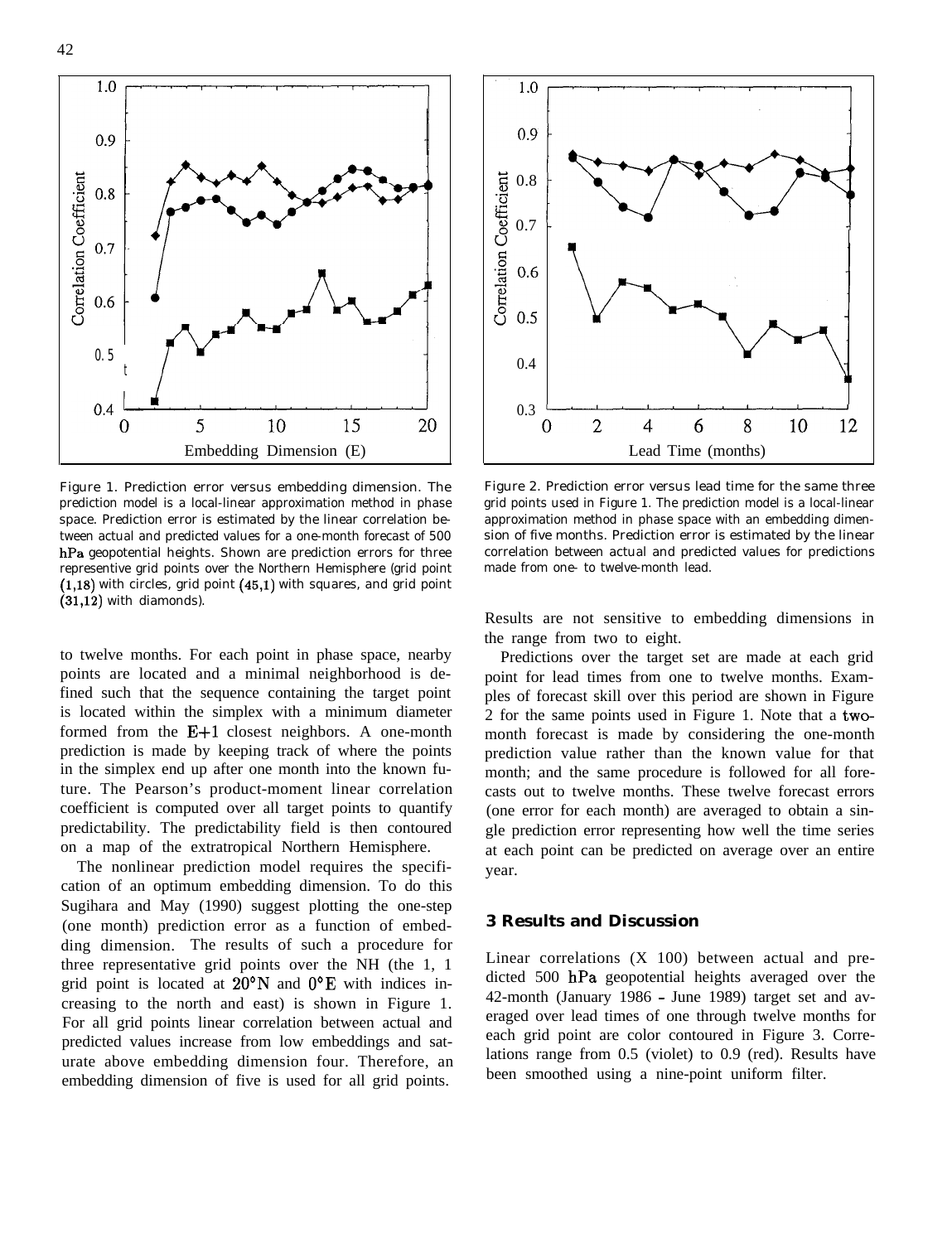

**Figure 3. Linear correlations (X 100) between actual and predicted 500 hPa geopotential heights averaged over the 42 month (January 1986 - June 1989) target set and averaged over oneto twelve-month forecasts for each latitude-longitude grid point. Correlations range from 0.5 (violet) to 0.9 (red). Results have been smoothed using a nine-point uniform filter. Spatial heteorogeneity of seasonal to interannual predictability over the extratropical Northern Hemisphere is clearly evident.**

Spatial heteorogeneity of seasonal to interannual predictability over the extratropical NH is clearly evident. In general best predictions are found over midlatitude continental regions with poorer predictions over oceanic regions and at lower latitudes.

The explanation for the spatial variability of predictability can be related, at least in part, to the strength of the seasonal cycle. The seasonal cycle, which is predictable, is most pronounced over midlatitude continental regions and less so over the oceans and at lower latitudes. Predictability of the seasonal cycle over continental regions can be explained by the strong dependence of lower tropospheric temperatures (and thus density) to changes in solar insolation. This dependence is much weaker over large ocean regions where sensible heat from the waters can significantly modulate temperatures in the lower troposphere. Of special interest is the very poor predictive skill over portions of the North Atlantic Ocean and over the subtropical western Pacific Ocean.

The lack of prediction skill over the North Atlantic Ocean may be related to blocking episodes commonly found in this region (Rex, 1950; Blackmon, 1976; Dole,

1986; Barnston and Livezey, 1987; Elsner, 1992). Blocking can last for several weeks and interrupt the normal west to east flow of weather systems thus producing large-scale temperature anomalies. Explanation for initiation and maintenance of blocking episodes is still largely speculative but may center on the slowly varying atmospheric boundary conditions of the underlying oceans. Strong aperiodically occurring blocking episodes can significantly alter the normal progression of seasons and thus effect the ability to forecast seasonal to interannual climate changes.

Over the western Pacific Ocean in the subtropics, poor forecast skill is attributable to the seasonal to interannual "footprint" of the chaotic El-Niño - Southern Oscillation (ENSO) signal (Vallis, 1986; Tsonis and Elsner, 1992; Elsner and Tsonis, 1993). ENS0 represents a coupling between the tropical atmosphere and ocean over the Pacific Basin. Extended periods of anomalously warm sea-surface temperatures occurring off the coast of South America (El-Nino) are linked to the zonal circulation of atmospheric mass (Southern Oscillation). The variability of this coupling between sea surface temperatures and lower tropospheric pressures in the tropical Pacific makes accurate prediction on the seasonal time scale difficult. This region of low predictability has spatial coherence extending into the extratropical Northern Hemisphere.

#### **4 Conclusions**

This short report describes a novel application of a technique from nonlinear dynamical systems which is used in describing short-term climate predictability. The technique centers around the use of a nonlinear forecasting scheme (local approximation in phase space) for timeseries data. Data are taken from NMCs initial analyses. Predictability is measured as the linear correlation between actual and predicted 500 hPa geopotential heights over a 42-month target set of the time record and over forecasts ranging from one- to twelve-month lead. Model training is performed on an earlier 40-year sample. The predictability field is contoured on a map of the extratropical Northern Hemisphere.

From the results it is concluded that predictability on the seasonal to interannual time scale is closely tied to the seasonal cycle. Predictability is enhanced over continental regions of the middle latitudes where the seasonal cycle is most pronounced as a result of the dependence of lower tropospheric heating on the amount of solar insolation. Forecast skill is considerably less over the oceans and at lower latitudes where sensible heat in the